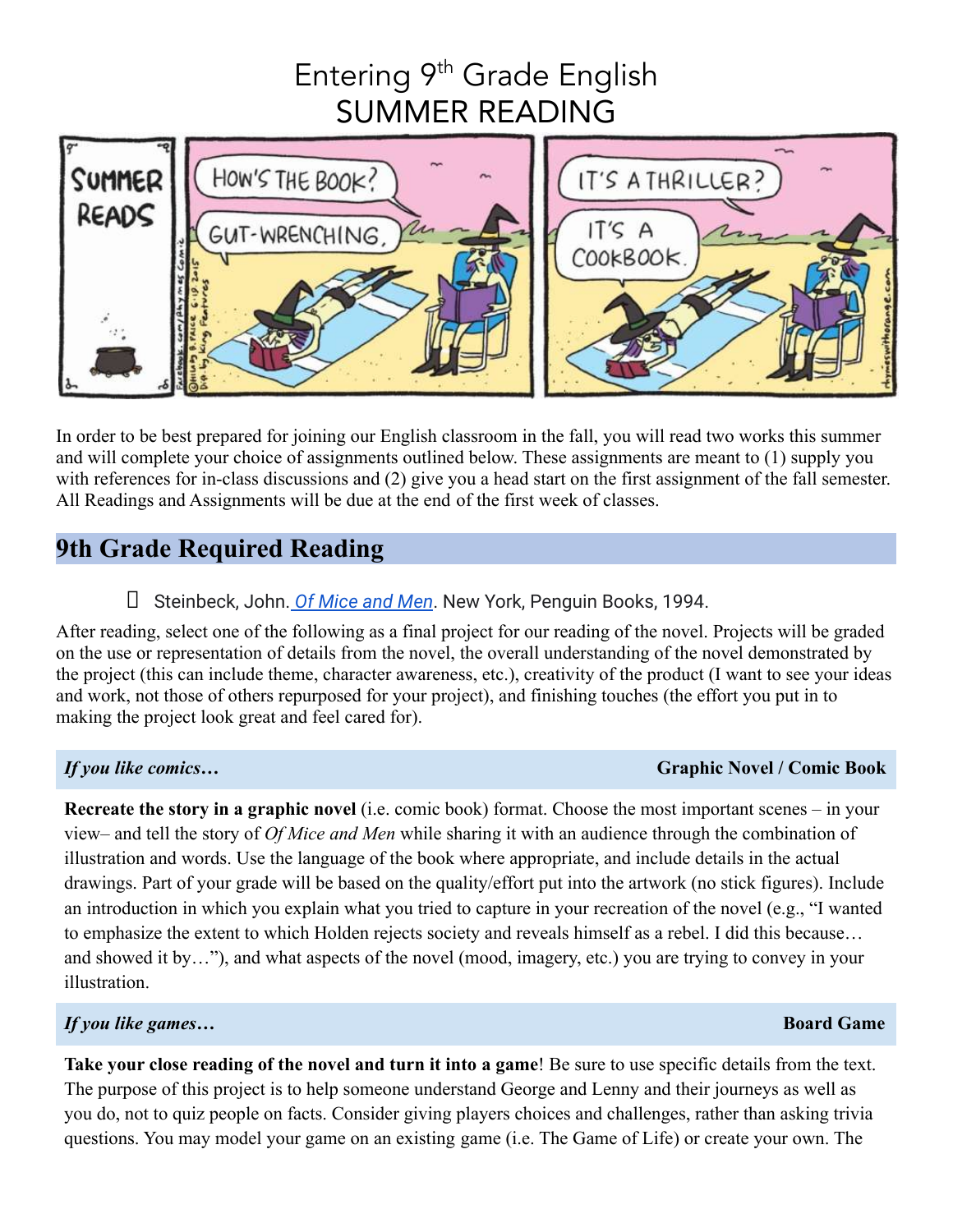game should help others learn in an innovative way and think about the novel's conflicts and themes. You must include all pieces and instructions in order for the game to be played effectively.

### *If you like arts & crafts…* **Lennie's Scrapbook**

**Create a scrapbook of memorabilia** that Lennie might have collected or come across during the novel. All artifacts must be captioned with where he got it, its significance to him, and the page you found it on from the novel. Think of the images that keep recurring in the novel, the places George and Lennie go, and anything he collects or finds pretty. Be thoughtful in the choice of memorabilia for your scrapbook. Each item should be accompanied by at least a paragraph (3-5 sentences) using text evidence to explain its significance. This project will be assessed based on the amount of memorabilia collected (at least ten items) and the quality/effort put into making the scrapbook.

### *If you like media…* **Instagram**

**Create an Instagram account** for Lennie or George. Your project should include at least twenty posts that relate in some way to one of the major themes of the novel. For each of your posts, you must include a caption with a description of the image and its connection to the theme, how it ties to the text, and the page numbers of the novel that it connects to. Think of a creative and appropriate username for the character, as well as a quote for his profile that he might pick if he were the creator of it. Your profile must mention that this is a school project in connection with *Of Mice and Men*, due to the numerous fake accounts that exist on social media. You must also make the account public so that I can access it. Please check out an example account (although it is for another book): @i\_forgot\_my\_real\_name. You can also avoid doing this online and make an Instagram replica specifically on poster board; for this, make sure you examine an actual instagram account and include all of the details necessary.

Prepare a **lecture/presentation on an aspect of discrimination** emphasized in the novel (i.e. racism, sexism, ageism). Explain the ramifications of how people perceived to be different were treated. Your presentation should be at least ten slides using Powerpoint, prezi, or another visual medium and the delivery of your verbal lecture should last about 2-3 minutes. Include a Works Cited page of sources you used.

### *If you like creative writing…* **Lennie's Obituary**

Create a newspaper released after Lennie's death. Chronicle all major events of the book as well as incorporating information from the time period. You should have at least four major articles, a title, date, advertisements and formatted like a newspaper. Each newspaper article should be at least 150 words long and the newspaper should include at least 2 images.

### *If you like social justice…* **Understanding Discrimination**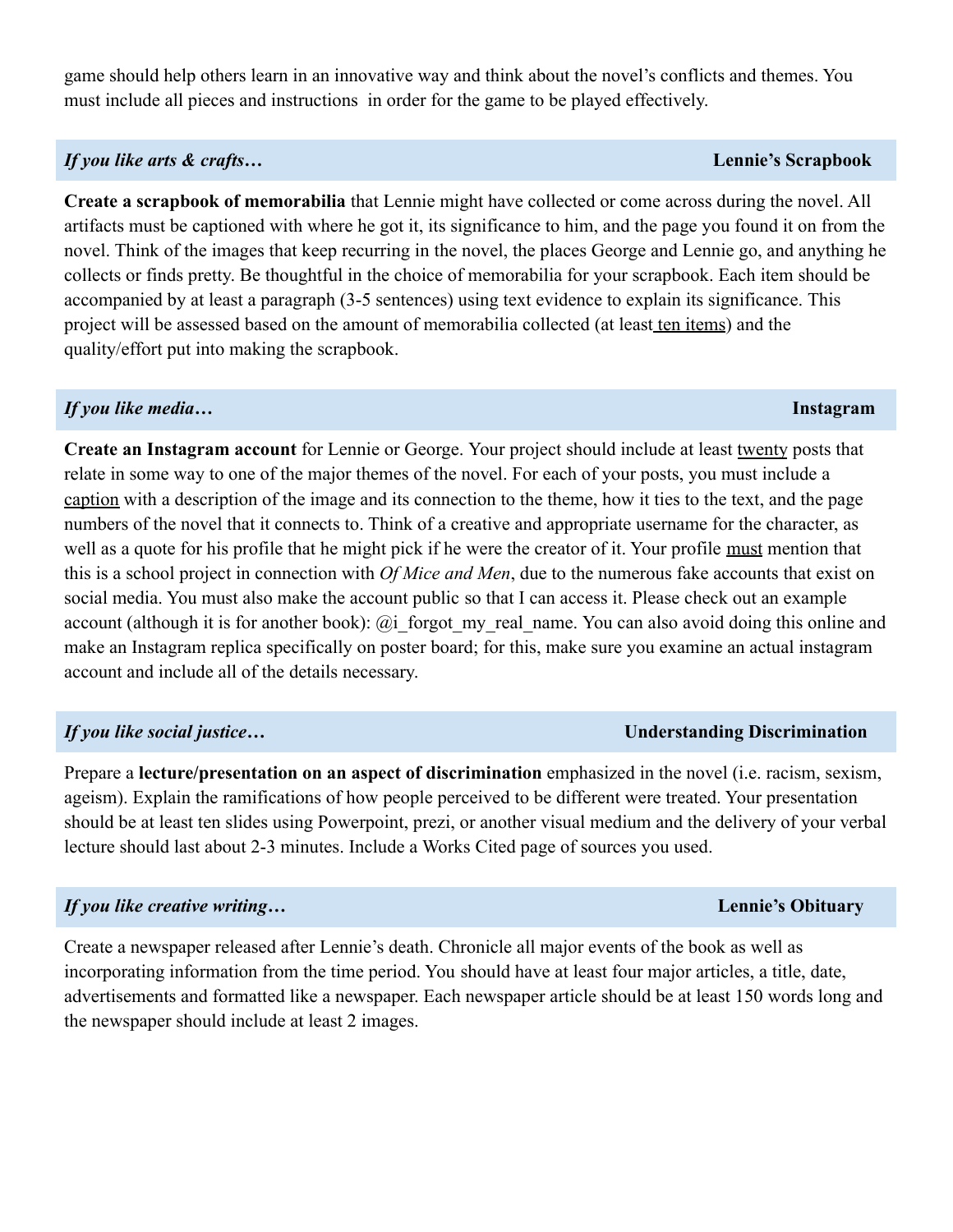# **9th Grade Choice Reading**

You may choose **one** of the following books and complete a book report as detailed below.

### **Book Report Structure -**

2-3 pages in length, MLA Format (times new roman, 12 point font, double spaced)

- **● INTRODUCTION**
	- First sentence: Name of book, type of book (historical novel, biography, etc.), author
	- Second sentence: number of pages, main subject, main character's name
	- Third sentence: Describe the setting and theme (this is often easier to write after you've written the rest of the report)
- **PARAGRAPH 2:** PLOT
	- $\circ$  At the opening of the book, what is happening? (1-2 sentences) \
	- $\circ$  What trials does the main character face throughout the book? (3-4 sentences)
	- What is the climax of the book? (1 sentence)
	- How does the book resolve? (1 sentence)
- **PARAGRAPH 3**: THEME: WHAT IS THE NATURE OF THE STRUGGLE THAT THE CHARACTER IS FACING?
	- Point 1: what is the character like in the beginning? List one specific thing that happened that shows you this.
	- Point 2: What effect do the challenges that the main character face have on that character? List three specific events and their effects.
	- Point 3: How does the main conflict in the book change the character? What does this tell you about the theme that the author is trying to convey?

### ● **PARAGRAPH 4:** CONCLUSION

- What did you like about the book?
- Restate the theme and how it is resolved.
- What makes the book special (or not special)?
- Who would you recommend this book to and why?

### **BOOK CHOICES**

### Choose one book you have not read before.

### Nonfiction

- 1. *They Called Us Enemy* by George Takei (Graphic Novel)
- 2. *The Freedom Writers Diary* by Erin Grewell
- 3. *The Men We Reaped* by Jesmyn Ward

### Teenage Protagonist

- 4. *The Power of One* by Bryce Courtenay
- 5. *The Namesake* by Jhumpa Lahiri
- 6. *Speak* by Laurie Halse Anderson
- 7. *Over the Water* by Casey Maude
- 8. *Curious Incident of the Dog in the Nighttime* by Mark Haddon
- 9. *The Perks of Being a WallFlower* by Stephen Chbosky